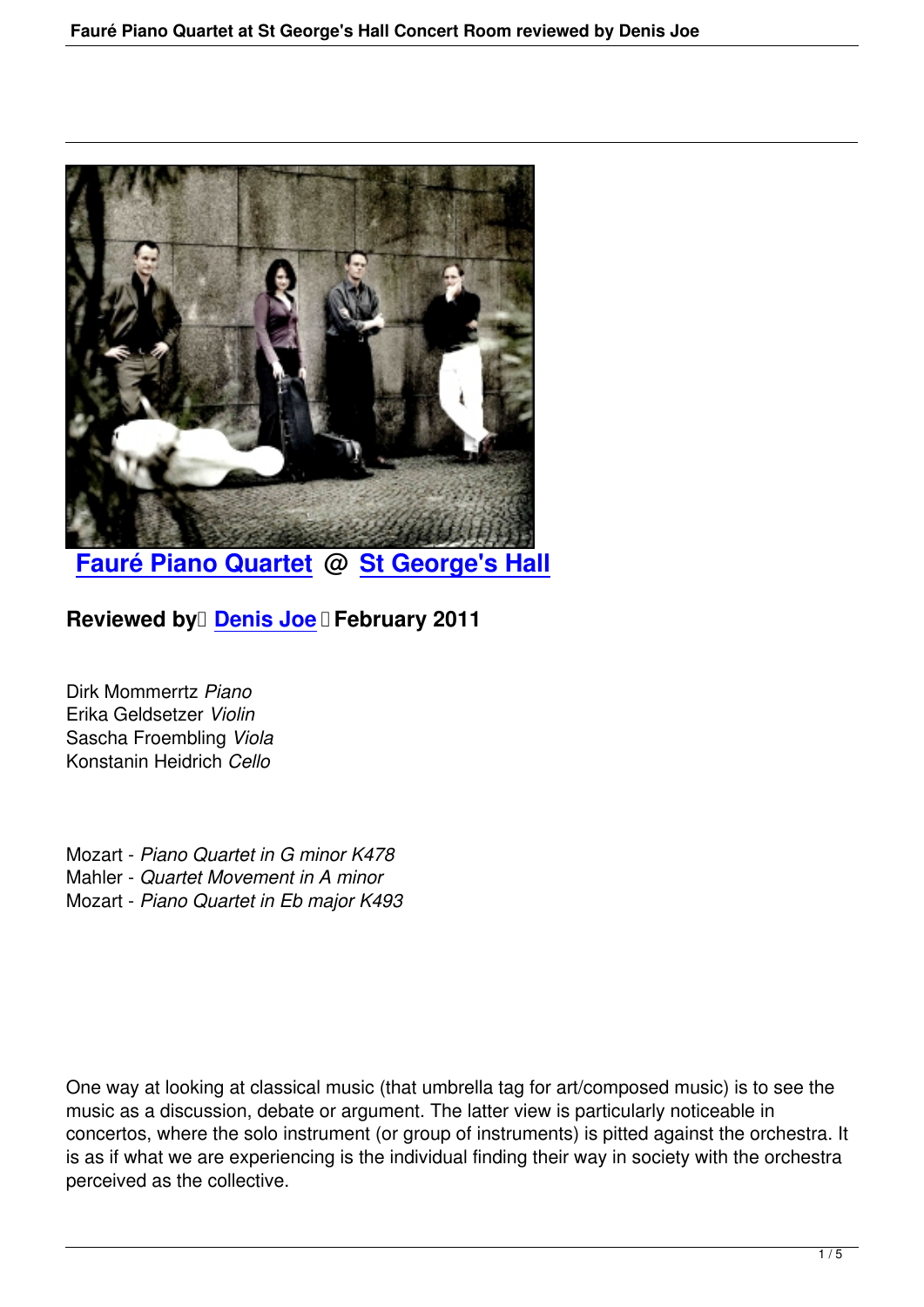A dialogue can also be clearly heard in chamber music, where the instrumental forces are smaller. The intimacy of chamber music creates a dialectic of the individual voices at once asserting themselves whilst at the same time, working, *ūnĭversus*, to create a performance. The mark of success for any ensemble is to pull this off convincingly, and the Fauré Piano Quartet certainly managed this with panache and skill in this concert.

The musicians founded the Fauré Quartet in 1995 taking this name out of appreciation for the composer's two piano quartet pieces. It did not take the quartet long to win top prizes and awards such as the Deutsche *Schallplattenpreis* and the *Parkhouse* Award in Great Britain. They have recently received the *Echo Klassik Prize* twice in a row, the only ensemble in history to do so.

What the group achieved in this performance was to illustrate just how inspired and fresh the two Mozart pieces are, even though they date from 1787. Cast in the dramatic key of G minor, the first quartet cannot be said to be easy listening. The opening piano chords tell us that this is not simply entertainment but a serious statement. In this *allegro* there is a concerto feeling, with the piano, seemingly in a state of agitation with the other instruments and as we reach the end of this movement each instrument seems to defiantly declare its position.

The *andante* opens with the most beautifully imagined of music. The piano leads us into a realm of calm, where it and the violin dominate. For me this is one of Mozart's most captivating pieces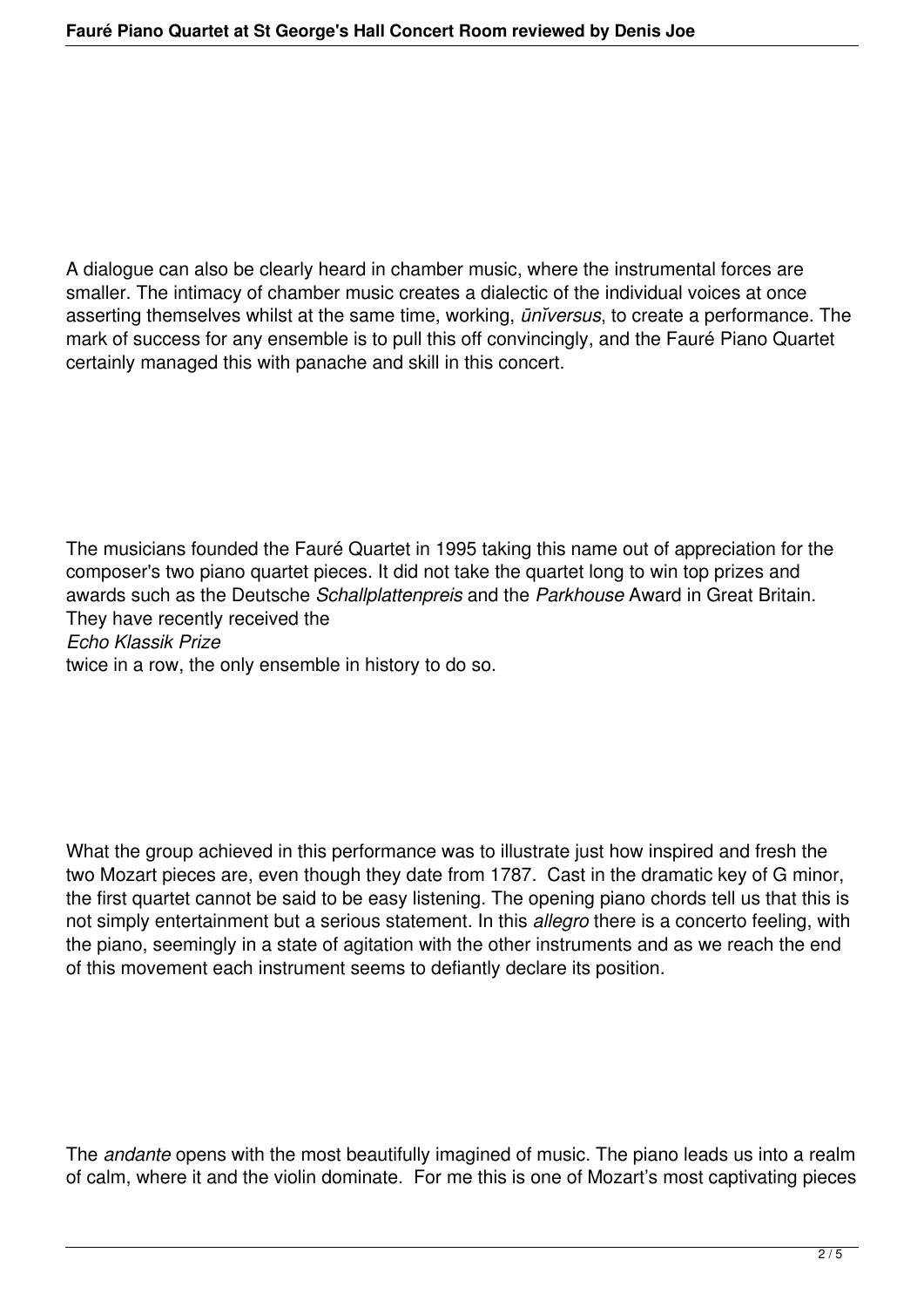of music and, when all the instruments take up the music, four minutes into the andante, it is not hard to just close your eyes and realise that the world is such a heavenly place.

I couldn't help remembering Lenin's words on Beethoven's *Appassionata* "Wonderful, immortal music. I always think, with perhaps a naive, childish pride, how can man create such wonders?"

The final movement *rondo (allegro)*, finds a more contented feeling, almost as if the angst of the opening movement had been forgotten and for the first 4m 30 secs, there is still a debate but one that does not seem so much like a fight and is more a gentlemanly dispute. But within the movement voices are raised. The piano opens the movement with a theme that suggests it has found an area of agreement and the bow-stringed instruments take up the theme and by the close there is a resolution.

Mozart received a commission for three quartets in 1785 from the publisher Franz Anton Hoffmeister. Hoffmeister thought this first quartet was too difficult and that the public would not buy it, so he released Mozart from the obligation of completing the set.

A report of 1788, told of a concert given by amateur musicians, whilst praising Mozart's intentions it went on to say: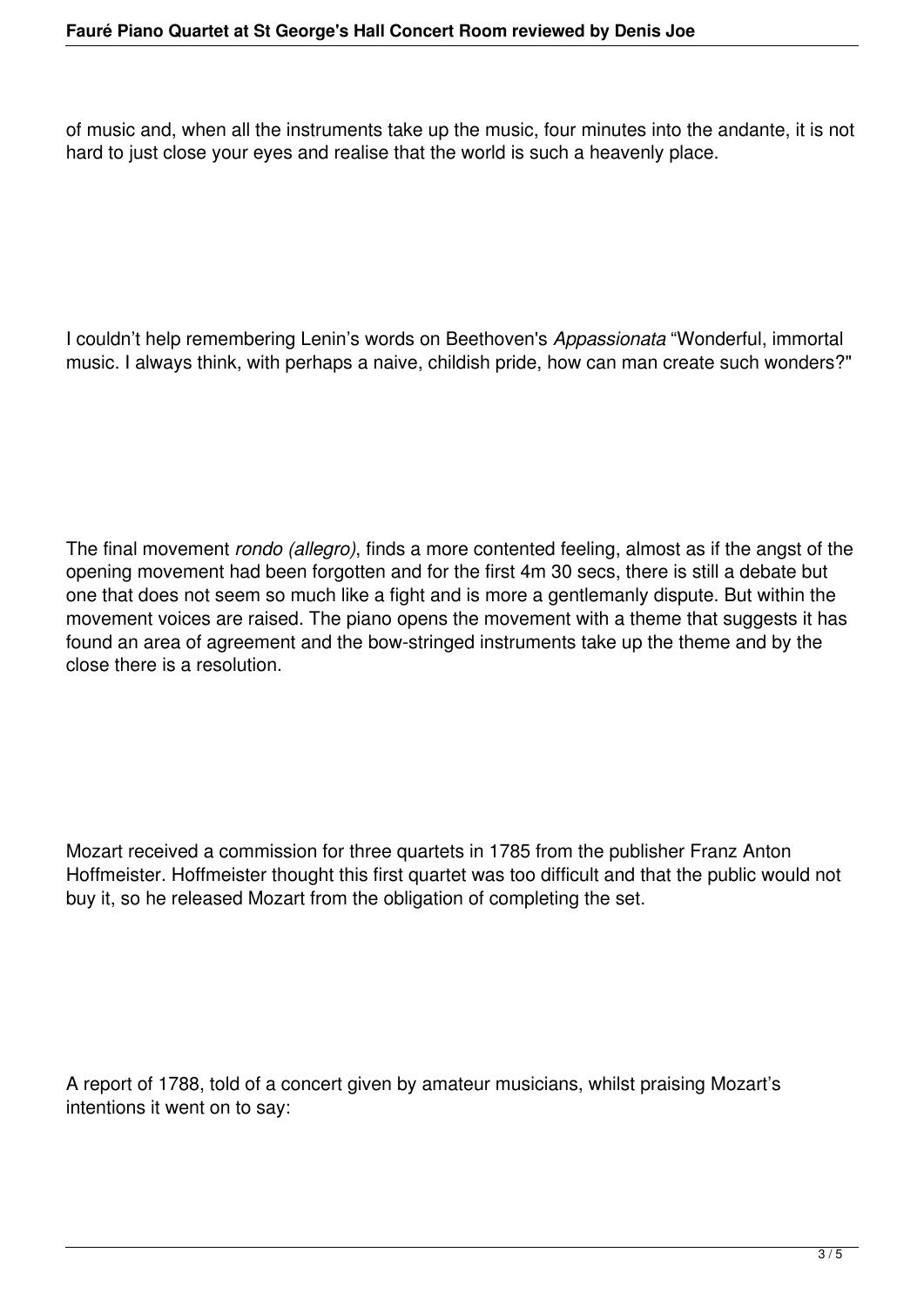"[as performed by amateurs] it could not please: everybody yawned with boredom over the incomprehensible tintamarre of four instruments which did not keep together for four bars on end, and whose senseless concentus never allowed any unity of feeling; but it had to please, it had to be praised! ... what a difference when this much-advertised work of art is performed with the highest degree of accuracy by four skilled musicians who have studied it carefully."

Even though Mozart was released from his obligation he did go on to compose another Piano Quarter a year later.

Mozart's *Piano Quartet in Eb major K493* opens with a *tutti* effect that has the feeling of an orchestra. It does not have the sonorous feeling of the opening of the first Piano Quartet, the allegro draws us in, teasingly. There is concord amongst the instruments in this movement, which contrasts greatly with its predecessor, with each instrument taking up the theme, as if examining an object before commenting. About halfway through the movement the listener can discern a conflict but nothing like the aggression of the first quartet. By the end of the movement there a strong sense of unity as the piano and violin call on the cello and viola for confirmation. The movement closes with all four instruments affirming the point.